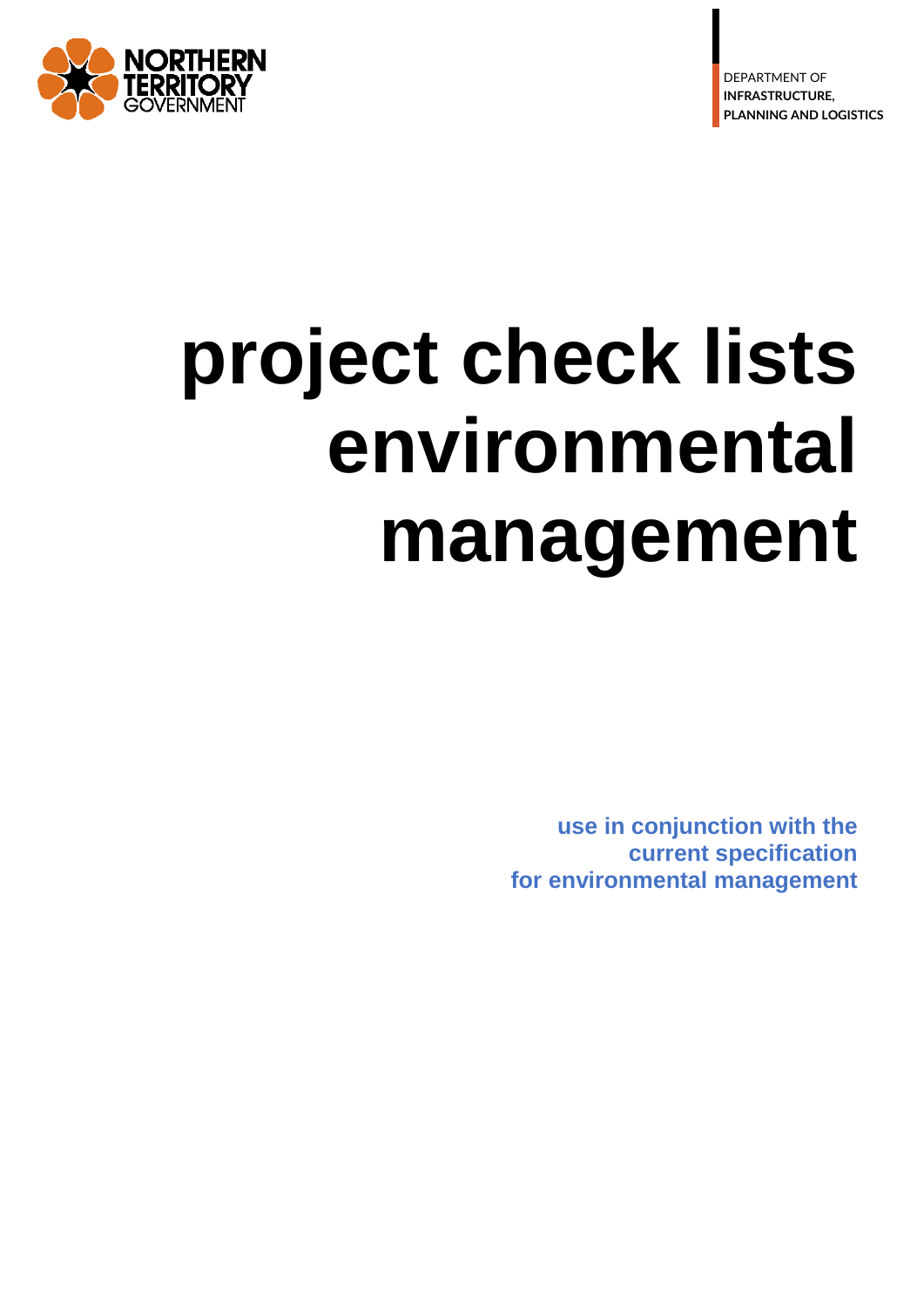

## **INTRODUCTION**

It is difficult during a visit to a construction site to memorise all of the details that need to be checked and while the obvious ones stand out, many other items that should be checked are forgotten. Supervisors may get distracted or over extended due to time constraints and overlook items that may have more serious consequences later in the project.

These Check Lists provide a guide to the inspections that are required on site for a particular project. They are a précis of the full clauses in the project specification and can be referred back to the specification if the full text of the particular item is required. The Check Lists will remind you of virtually every potential problem in materials, workmanship and coordination between trades.

Project specific checks may be added to the Check Lists for individual projects and the experience of Supervisors can be shared by the addition of particular checks on items or operations that are generally of concern on site. In this case less experienced Supervisors can use these Check Lists to provide them with the back-up of more experienced officers.

Provide one copy of the Check Lists book to the Supervisor and one copy to the Contractor for the particular project.

#### **HOW TO USE THESE CHECK LISTS**

Take photocopies of the relevant Check List sections before going on site and study these.

Mark any items in the Check List that are of particular concern.

At the project site, check off the work against the Check Lists and make notes of any action required in the space provided.

When the work is completed and the final check has been made sign off and date in the box provided. There is also space to provide comments.

Keep a record of all of the completed Check Lists for future reference if required. These could prove to be valuable if disputes arise on the project.

There is no better way to document actual site conditions or details than by photographs, so don't forget to take a camera on site and take images to go with particular items in the Check Lists.

#### **HOLD POINTS AND WITNESS POINTS SCHEDULES**

Read this Check List in conjunction with the schedules of Hold Points and Witness points.

#### **FURTHER DEVELOPMENT**

If you have any suggestions to improve on these Check Lists or the system in general please contact

Specification Services. 3rd Floor Highway House, Palmerston. Email: [Specification.Services@nt.gov.au](mailto:Specification.Services@nt.gov.au)

Comments from in-house staff, consultants or contractors are most welcome.

| Doc ID                           | Version | ssued                  | Printed              |
|----------------------------------|---------|------------------------|----------------------|
| <b>MGMT</b><br>5.26<br>ENV<br>n, | 2019.04 | 2019<br>cembe<br>. Jer | ,,,,,,<br>.<br>72019 |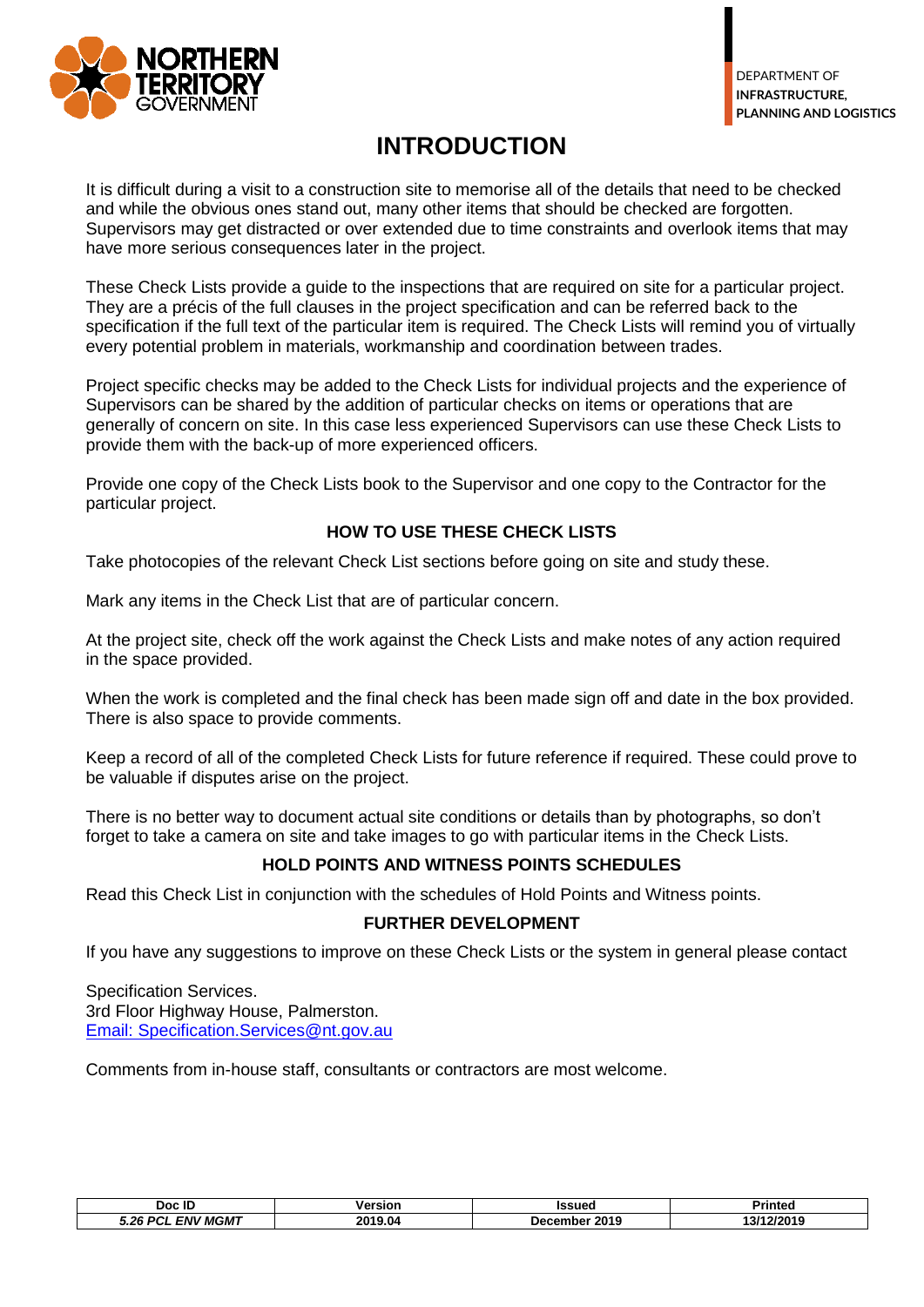#### **DEPARTMENT OF INFRASTRUCTURE PLANNING AND LOGISTICS**

#### **CHECK LIST – ENVIRONMENTAL MANAGEMENT**

| <b>PROJECT</b> | SPEC. NO. |  |
|----------------|-----------|--|
| Checked by     | Title     |  |
| Work lot       | Date      |  |

Support Documentation is available at:

[https://transport.nt.gov.au/infrastructure/technical-standards-guidelines-and-specifications/technical](https://transport.nt.gov.au/infrastructure/technical-standards-guidelines-and-specifications/technical-specifications/environmental-management)[specifications/environmental-management](https://transport.nt.gov.au/infrastructure/technical-standards-guidelines-and-specifications/technical-specifications/environmental-management)

#### **TESTS**

| Spec.Ref. | Item                                                                                                                                      | Checked - Initial and date |
|-----------|-------------------------------------------------------------------------------------------------------------------------------------------|----------------------------|
| 1.2       | <b>ITPs submitted</b>                                                                                                                     |                            |
| 23.1      | Water testing<br>$\bullet$<br>Schedule and results submitted to supervisor<br>$\bullet$                                                   |                            |
| 24.1      | Potable water piping testing - pressure,<br>$\bullet$<br>chlorination and bacteriological<br>Results submitted to supervisor<br>$\bullet$ |                            |
| 36        | Environmental monitoring<br>$\bullet$<br>Sediment basin water release - turbidity<br>٠<br>testing                                         |                            |

#### **COMPLIANCE CHECKS – REFER SPECIFICATION**

| Spec. Ref.                    | <b>Item</b>                                                                     | <b>Checked - Initial and Date</b> |
|-------------------------------|---------------------------------------------------------------------------------|-----------------------------------|
|                               | <b>CONTRACTOR'S ENVIRONMENTAL MANAGEMENT PLAN (CEMP)</b>                        |                                   |
| 5.1                           | Submission of CEMP                                                              |                                   |
|                               | <b>EROSION AND SEDIMENT CONTROL PLAN (ESCP)</b>                                 |                                   |
| 6.1                           | Submission of ESCP                                                              |                                   |
|                               | <b>ACID SULFATE SOILS MANAGEMENT PLAN (ASSMP)</b>                               |                                   |
| 7.1                           | Submission of ASSMP                                                             |                                   |
|                               | <b>WEED MANAGEMENT PLAN (WMP)</b>                                               |                                   |
| 8.1                           | Submission of WMP                                                               |                                   |
| 8.4                           | Cleaning of vehicles and Plant - Certification that<br>cleaning took place      |                                   |
|                               | <b>ASBESTOS MANAGEMENT PLAN (AMP)</b>                                           |                                   |
| 9.1                           | Submission of AMP                                                               |                                   |
| <b>OTHER MANAGEMENT PLANS</b> |                                                                                 |                                   |
| 10                            | Other management plans:<br><b>PFAS</b><br>Heavy metals<br>Hydrocarbon compounds |                                   |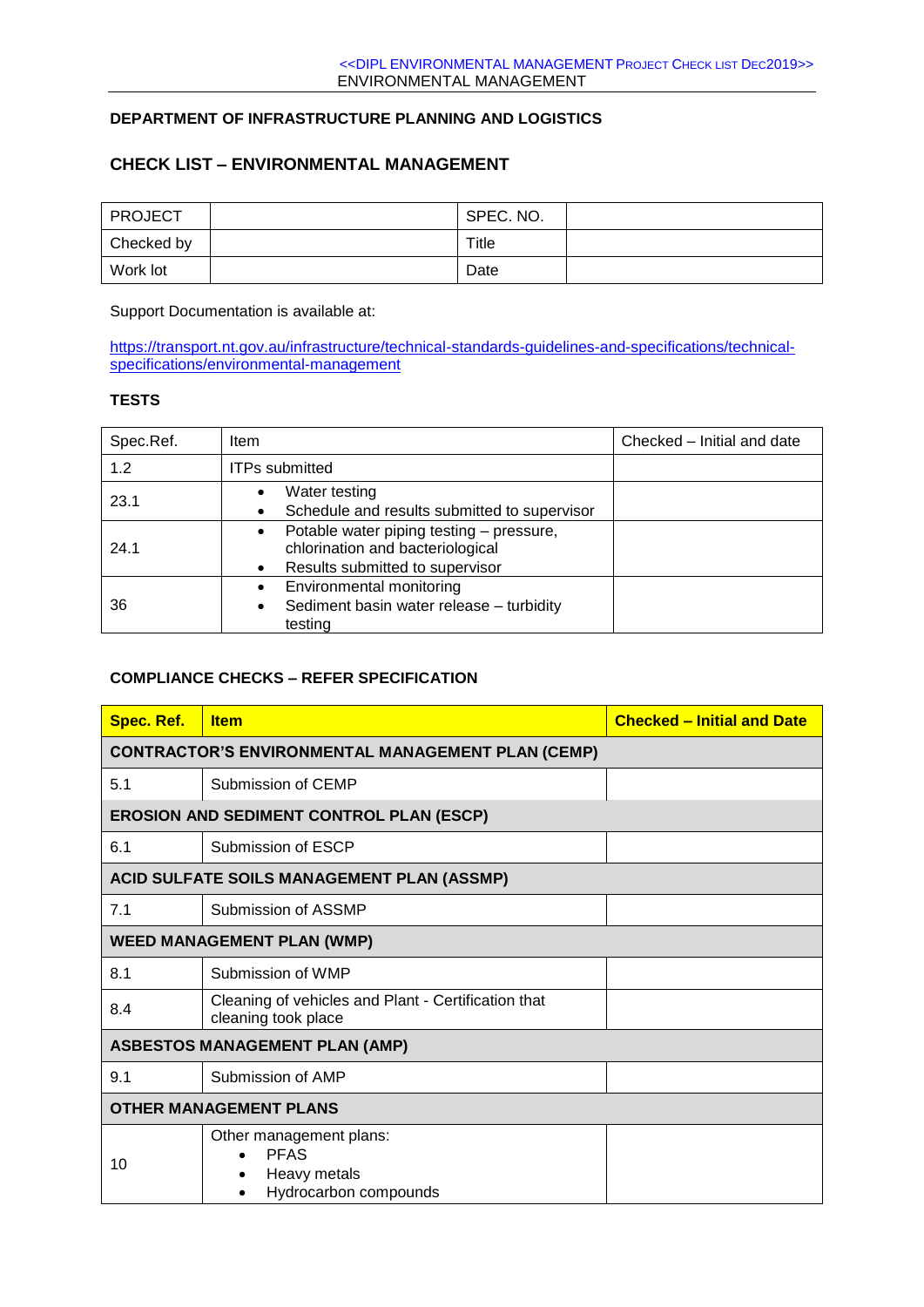| Spec. Ref.         | <b>Item</b>                                                                                                                                                                                                                                                                                                                                                                                                                                                                                                                                                                                                                                                                                                     | <b>Checked - Initial and Date</b> |
|--------------------|-----------------------------------------------------------------------------------------------------------------------------------------------------------------------------------------------------------------------------------------------------------------------------------------------------------------------------------------------------------------------------------------------------------------------------------------------------------------------------------------------------------------------------------------------------------------------------------------------------------------------------------------------------------------------------------------------------------------|-----------------------------------|
|                    | <b>CLEARANCES AND APPROVALS</b>                                                                                                                                                                                                                                                                                                                                                                                                                                                                                                                                                                                                                                                                                 |                                   |
| 11                 | Clearances and approvals during project planning:<br>AAPA<br>Consent from the relevant Land Council that<br>allows for works on Aboriginal land<br>Clearances from the relevant Land Council for<br>the extraction of gravel and water on Aboriginal<br>land                                                                                                                                                                                                                                                                                                                                                                                                                                                    |                                   |
|                    | <b>LICENCES, PERMITS AND PERMISSIONS</b>                                                                                                                                                                                                                                                                                                                                                                                                                                                                                                                                                                                                                                                                        |                                   |
| 12                 | Licences, permits and permissions:<br>Permission to access pastoral, private or<br>Aboriginal owned land<br>Permissions to extract water and/or minerals<br>from pastoral or private land<br>Swipe card or Power and Water Corporation<br>(PWC) Meter number for use<br>Permits from the relevant Land Council that<br>allows for Contractors to enter and remain on<br>Aboriginal land<br>Permits from the entities with jurisdiction over<br>the land to carry out the works, and/or activities<br>associated with the works, on that land<br>Approval from Department of Health (DoH) for<br>$\bullet$<br>on-site effluent disposal system<br>Registration of camp commercial food<br>preparation facilities |                                   |
| <b>LAND ACCESS</b> |                                                                                                                                                                                                                                                                                                                                                                                                                                                                                                                                                                                                                                                                                                                 |                                   |
| 13.1               | Submission of copy of written permission from the<br>owner, the lessee, the government operator, or, in the<br>case of Aboriginal Land, a permit from the relevant<br><b>Land Council</b>                                                                                                                                                                                                                                                                                                                                                                                                                                                                                                                       |                                   |
|                    | <b>CULTURAL AND HERITAGE CLEARANCES</b>                                                                                                                                                                                                                                                                                                                                                                                                                                                                                                                                                                                                                                                                         |                                   |
| 14.1               | Submission of Clearance(s)/consent(s) from Aboriginal<br>Land Council(s) with jurisdiction over the site(s) of the<br>works for all works on Aboriginal Land before<br>commencing works                                                                                                                                                                                                                                                                                                                                                                                                                                                                                                                         |                                   |
| 14.2               | Submission of AAPA Certificate(s) for areas, if not<br>provided by the Principal or Superintendent                                                                                                                                                                                                                                                                                                                                                                                                                                                                                                                                                                                                              |                                   |
|                    | PROTECTION OF CULTURAL AND HERITAGE ITEMS AND PLACES                                                                                                                                                                                                                                                                                                                                                                                                                                                                                                                                                                                                                                                            |                                   |
| 15.1               | Protection of site as specified<br>Notification given if items of cultural significance<br>٠<br>found<br>All personal have received training and have<br>been made aware of their responsibilities<br>Areas to be protected identified on a map, and<br>by fencing or similar if required<br>Breaches of Acts dealt with as specified                                                                                                                                                                                                                                                                                                                                                                           |                                   |
|                    | PERMIT TO CLEAR NATIVE VEGETATION                                                                                                                                                                                                                                                                                                                                                                                                                                                                                                                                                                                                                                                                               |                                   |
| 16.1               | Submission of copy/copies of permit(s) to clear native<br>vegetation                                                                                                                                                                                                                                                                                                                                                                                                                                                                                                                                                                                                                                            |                                   |
|                    | <b>SITE CONTROL APPROVAL</b>                                                                                                                                                                                                                                                                                                                                                                                                                                                                                                                                                                                                                                                                                    |                                   |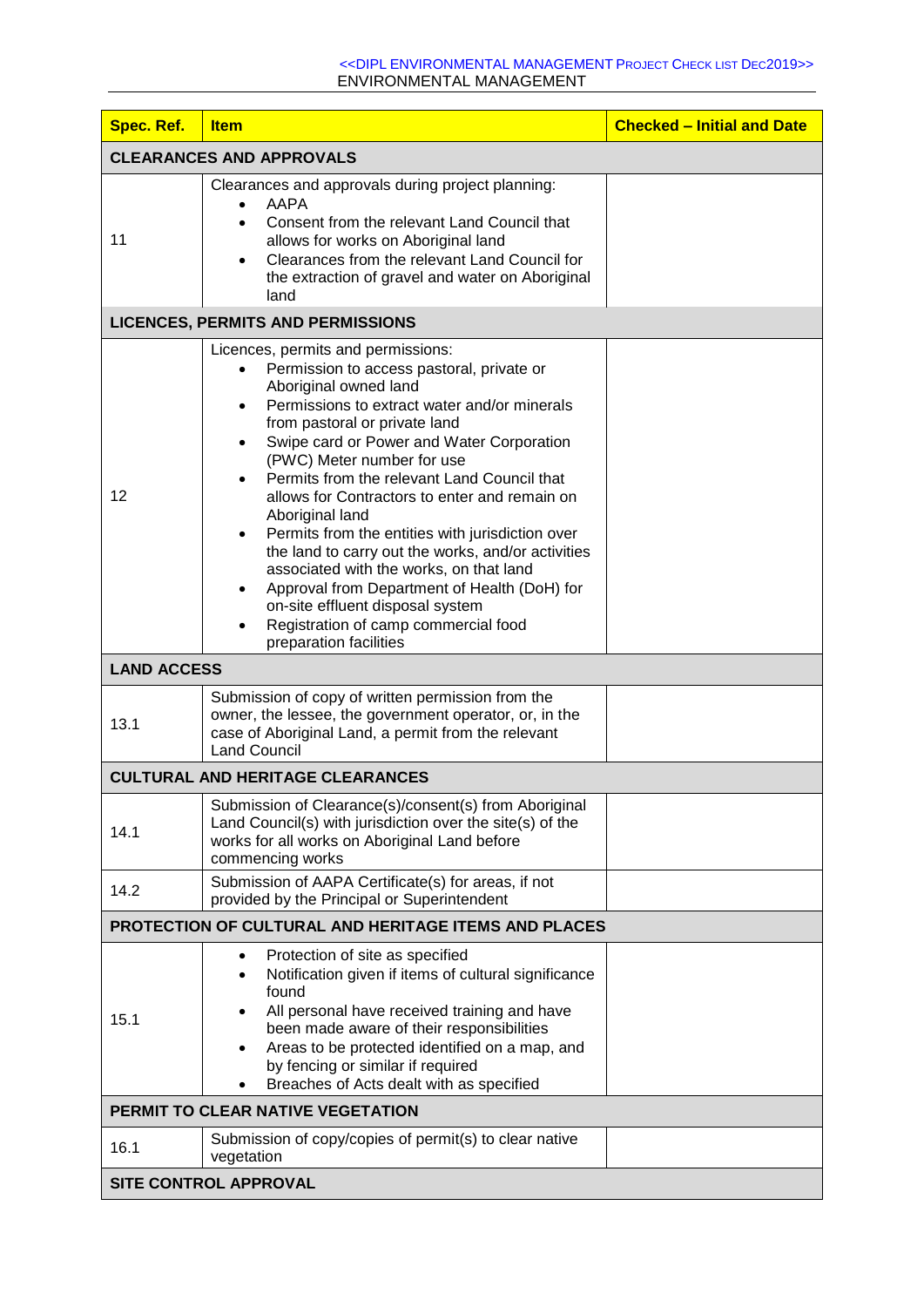| <b>Spec. Ref.</b> | <b>Item</b>                                                                                                                                                                                                                                                       | <b>Checked - Initial and Date</b> |
|-------------------|-------------------------------------------------------------------------------------------------------------------------------------------------------------------------------------------------------------------------------------------------------------------|-----------------------------------|
| 17.1              | Permission required for any detours, turnarounds or<br>equipment lay down areas                                                                                                                                                                                   |                                   |
| 17.2              | Site staff required for environmental management for<br>tier 4 and tier 5 contracts                                                                                                                                                                               |                                   |
|                   | <b>CAMP SITE / COMPOUND / WORKSHOP PERMISSION</b>                                                                                                                                                                                                                 |                                   |
| 18.1              | Department of Health (DoH) submissions:<br>Written approval from DoH for any proposed on-<br>site effluent disposal system<br>Written approval from DoH for any proposed<br>$\bullet$<br>kitchen and/or food handling facility                                    |                                   |
| 18.2              | Rehabilitation of the camp site/compound/workshop<br>before final demobilisation                                                                                                                                                                                  |                                   |
|                   | <b>MATERIALS EXTRACTION APPROVAL/CLEARANCE</b>                                                                                                                                                                                                                    |                                   |
| 19.1              | Submission of approvals and Clearances:<br>AAPA clearance<br>EPA clearance<br>Heritage clearance<br><b>Land Council clearance</b><br>Land owner permission<br>Service authorities<br><b>Environment Services</b><br><b>Endorsement of Pit Management</b><br>Plans |                                   |
|                   | <b>REQUIREMENTS FOR EXTRACTIVE OPERATIONS IN NORTHERN LAND COUNCIL AREAS</b>                                                                                                                                                                                      |                                   |
| 20                | Conditions as specified                                                                                                                                                                                                                                           |                                   |
|                   | <b>STOCKPILE MANAGEMENT</b>                                                                                                                                                                                                                                       |                                   |
| 21                | Erosion and sediment control measures in place<br>$\bullet$<br>Placement locations as specified<br>Topsoil stockpiles not more than 2 m<br>All other stockpiles not more than 3 m<br>$\bullet$                                                                    |                                   |
| 21.1              | Approval required for stockpiles in excess of 2 m height                                                                                                                                                                                                          |                                   |
|                   | <b>WATER EXTRACTION LICENCE</b>                                                                                                                                                                                                                                   |                                   |
| 22.1              | Submission of a copy of Water Extraction Licence                                                                                                                                                                                                                  |                                   |
|                   | <b>WATER EXTRACTION APPROVAL</b>                                                                                                                                                                                                                                  |                                   |
| 23.1              | Submission of written permission from the owner or<br>lessee if water extraction is proposed from:<br>A private bore<br>Dam<br>Power and Water Corporation (PWC) hydrant or<br>stand pipe<br>Waterway                                                             |                                   |
| 23.2              | Submission of approvals for water extraction from<br>hydrants and standpipes                                                                                                                                                                                      |                                   |
| 23.3              | Submission of approvals to extract water from any bore<br>which is not an NTG Road Bore                                                                                                                                                                           |                                   |
| 23.4              | Submission of approvals to extract surface water                                                                                                                                                                                                                  |                                   |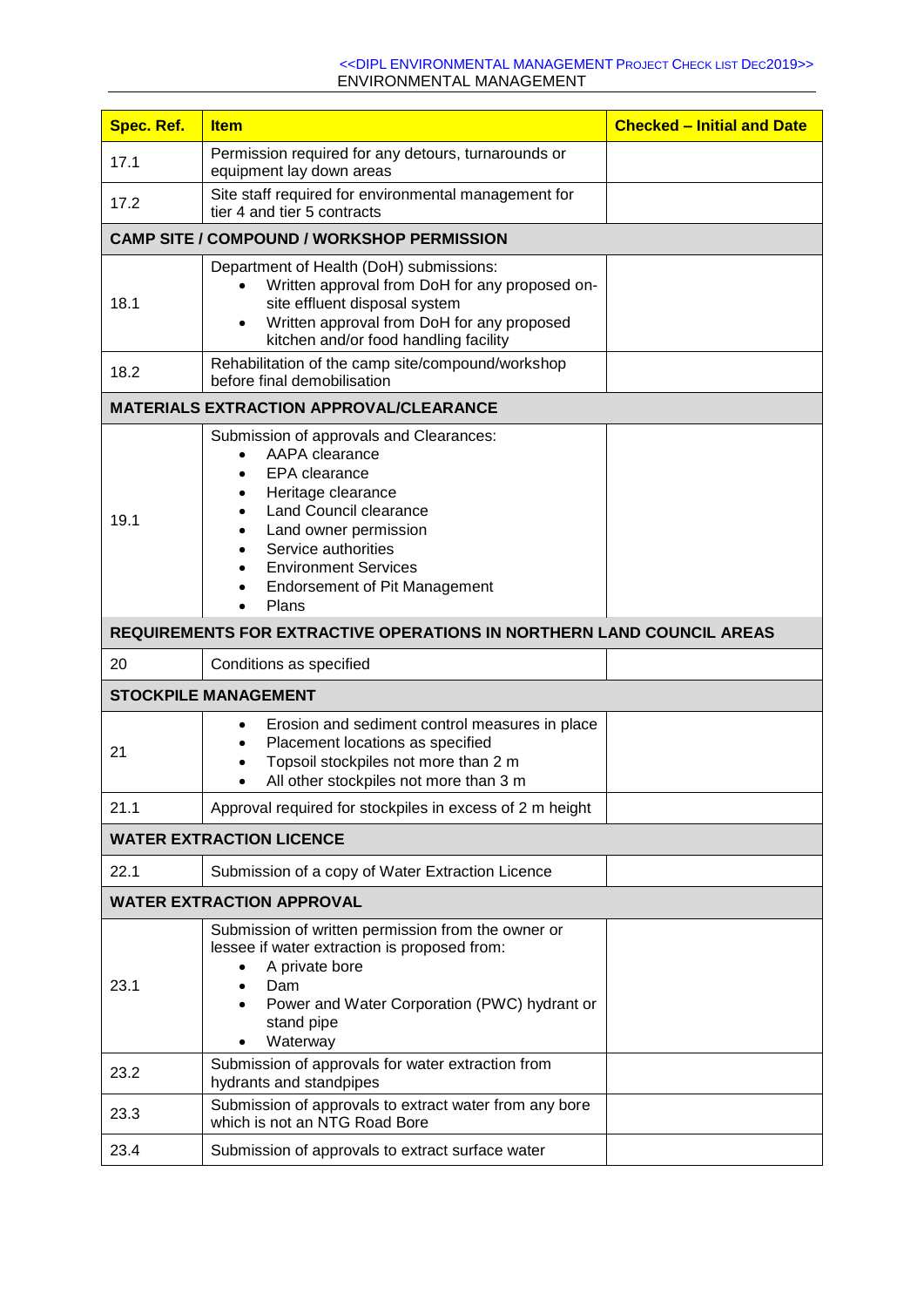| <b>Spec. Ref.</b>        | <b>Item</b>                                                                                                                                                                                                        | <b>Checked - Initial and Date</b> |
|--------------------------|--------------------------------------------------------------------------------------------------------------------------------------------------------------------------------------------------------------------|-----------------------------------|
| <b>WATER QUALITY</b>     |                                                                                                                                                                                                                    |                                   |
| 24                       | Soil erosion and sediment controls in place<br>$\bullet$<br>Water quality test results                                                                                                                             |                                   |
| 24.1                     | Potable water pipework commissioning:<br>Testing for pressure, residual chlorine levels,<br>and bacteria, as specified<br>Approval of chlorinated water discharge<br>locations<br>PWC notification before flushing |                                   |
| 24.2                     | Surface water management as specified                                                                                                                                                                              |                                   |
|                          | <b>CONSTRUCTION SITE DEWATERING</b>                                                                                                                                                                                |                                   |
| 25.1                     | Approval required for proposed dewatering activities                                                                                                                                                               |                                   |
| 25.2                     | Dewatering water quality release requirements as<br>specified and to PWC requirements                                                                                                                              |                                   |
|                          | <b>VEGETATION MANAGEMENT</b>                                                                                                                                                                                       |                                   |
| 26.1                     | Trees to remain protected                                                                                                                                                                                          |                                   |
| 26.2                     | Threatened species - responses as specified                                                                                                                                                                        |                                   |
| 26.3                     | Site clearing:<br>Areas to be cleared clearly identified<br>Areas to be cleared reflect drawings<br>Excess material removed in accordance with<br>local authority requirements and guidelines                      |                                   |
| 26.4                     | Pruning of amenity trees:<br>Pruning of amenity trees supervised by qualified<br>arborist<br>Approval required for tree lopping or heavy<br>$\bullet$<br>pruning                                                   |                                   |
| 26.5                     | Lighting of fires<br>Written approval required for camp fires<br>Sand buckets in place for cigarette butts                                                                                                         |                                   |
| <b>FAUNA MANAGEMENT</b>  |                                                                                                                                                                                                                    |                                   |
| 27                       | Trees to be removed inspected for presence of fauna                                                                                                                                                                |                                   |
| 27.1                     | Response as specified if threatened species found on<br>work site                                                                                                                                                  |                                   |
| <b>ANIMAL MANAGEMENT</b> |                                                                                                                                                                                                                    |                                   |
| 28                       | Prevent the establishment of mosquito breeding<br>$\bullet$<br>habitat<br>Personal protective measures for areas known<br>for biting insects<br>Written approval required for camp dogs                            |                                   |
| <b>COMMUNITY LIAISON</b> |                                                                                                                                                                                                                    |                                   |
| 29.1                     | Local residents and businesses, including Aboriginal<br>communities, notified about new or changed<br>construction activities                                                                                      |                                   |
| 29.2                     | Register of complaints                                                                                                                                                                                             |                                   |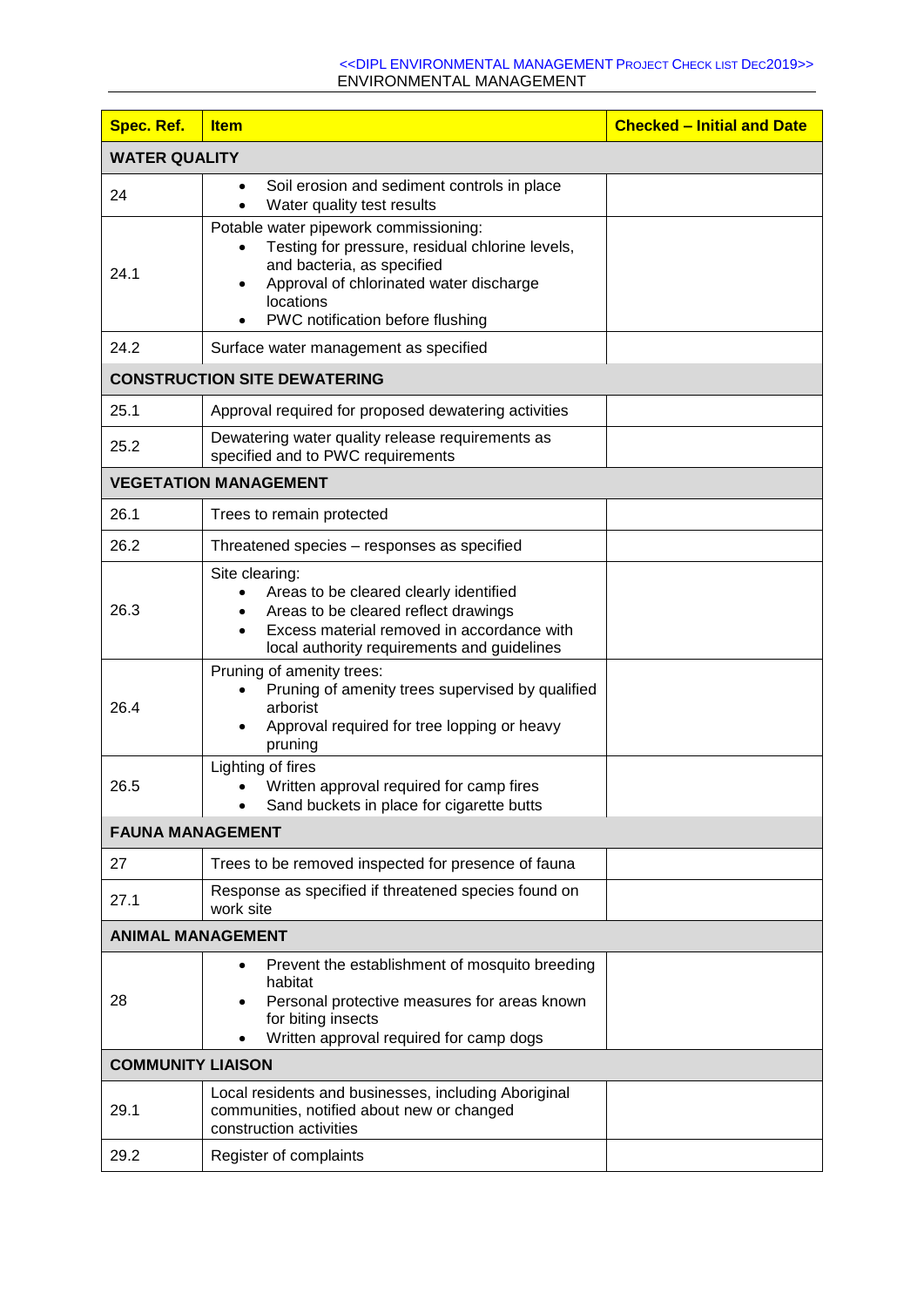| <b>Spec. Ref.</b>       | <b>Item</b>                                                                                                                                                                                                                                                                                     | <b>Checked - Initial and Date</b> |
|-------------------------|-------------------------------------------------------------------------------------------------------------------------------------------------------------------------------------------------------------------------------------------------------------------------------------------------|-----------------------------------|
| <b>AIR QUALITY</b>      |                                                                                                                                                                                                                                                                                                 |                                   |
| 30                      | Appropriate measures in place to minimise smoke, dust,<br>mud transfer, pesticides and other substances                                                                                                                                                                                         |                                   |
| <b>NOISE CONTROL</b>    |                                                                                                                                                                                                                                                                                                 |                                   |
| 31                      | Appropriate measures in place to minimise noise<br>resulting from the work activities                                                                                                                                                                                                           |                                   |
| 31.1                    | Acoustic canopies and engine exhaust silencers fitted to<br>compressors                                                                                                                                                                                                                         |                                   |
| 31.2                    | Jackhammers fitted with silencers                                                                                                                                                                                                                                                               |                                   |
| 31.3                    | Ground vibration and air blast controlled as specified                                                                                                                                                                                                                                          |                                   |
|                         | PRESERVE VISUAL VALUES                                                                                                                                                                                                                                                                          |                                   |
| 32                      | Visual amenity of adjacent land maintained<br>Temporary lighting minimises nuisance to<br>residents and traffic                                                                                                                                                                                 |                                   |
|                         | <b>CONTAMINATION MANAGEMENT</b>                                                                                                                                                                                                                                                                 |                                   |
| 33.1                    | Chemicals, dangerous goods and other potential<br>contaminant:<br>Transportation of chemicals and dangerous<br>goods to NT and National legislation<br>Storage and handling to manufacturer's<br>instructions and Safety Data Sheets (SDS)<br>No spillage on site                               |                                   |
| 33.2                    | Spillage prevention and containment:<br>Bunded storage area as specified<br>$\bullet$<br>Vehicles and machinery maintained with no<br>visible leaks<br>Spill clean-up equipment and materials<br>available on site<br>Personnel appropriately trained in the use of<br>spill clean-up equipment |                                   |
| <b>WASTE MANAGEMENT</b> |                                                                                                                                                                                                                                                                                                 |                                   |
| 34.1                    | Waste management register:<br>Available and up to date<br>Register to include:<br>Type<br>Tonnes<br>How and where the waste was reused, recycled,<br>stockpiled or disposed<br>Date<br>Name of transporter<br>Receipt of commercial waste disposal                                              |                                   |
| 34.2                    | Materials with recycled content used as specified                                                                                                                                                                                                                                               |                                   |
| 34.3                    | Hazardous waste and materials managed as specified                                                                                                                                                                                                                                              |                                   |
| 34.4                    | Effluent disposal:<br>Discharged to an approved facility<br>Septic tank installations certification as specified                                                                                                                                                                                |                                   |
| 34.5                    | Illegal dumping:<br>All waste removed from site and disposed legally at a<br>licenced, legal waste facility                                                                                                                                                                                     |                                   |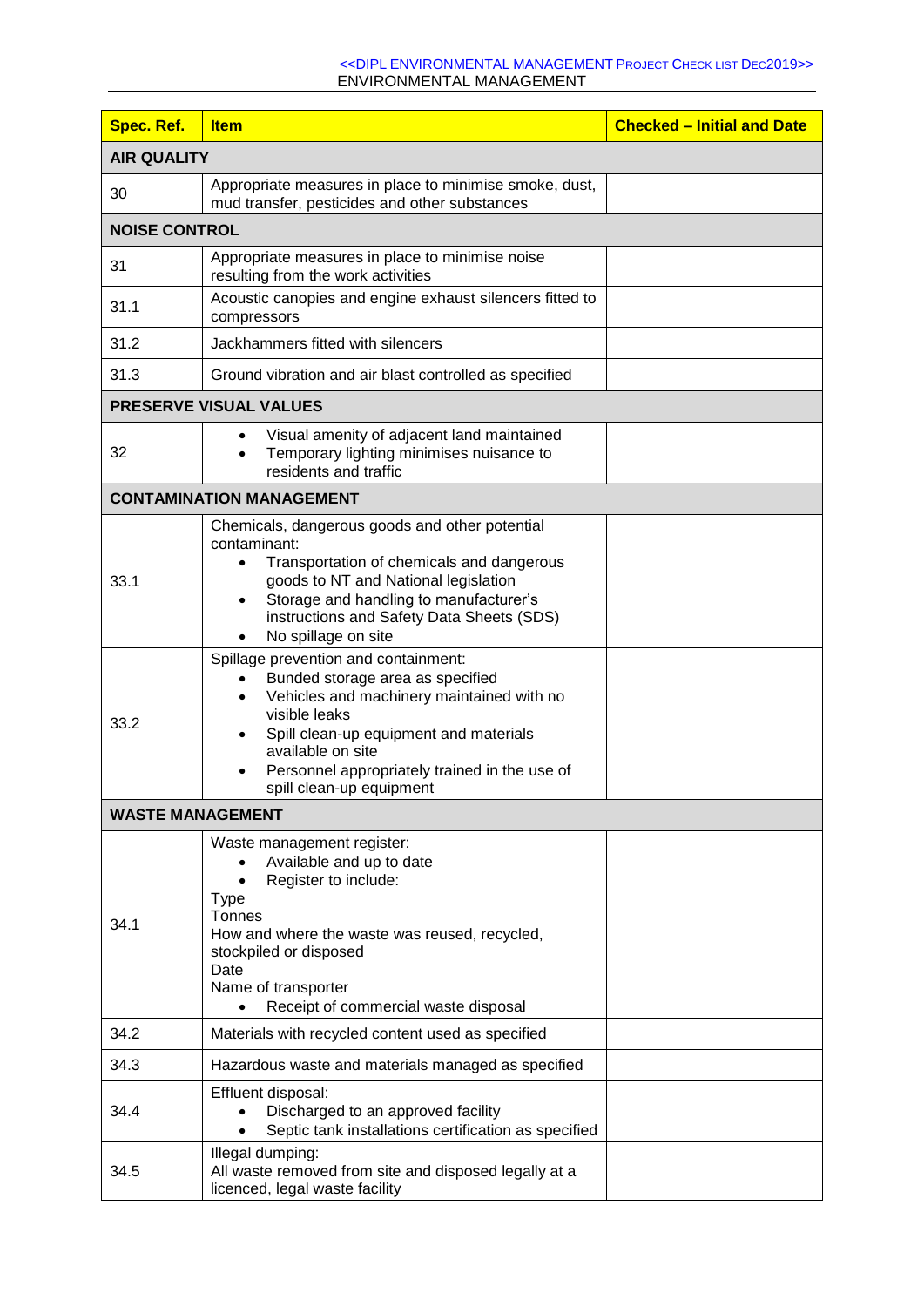| <b>Spec. Ref.</b>      | <b>Item</b>                                                                                                                                                                                                                                                                                                               | <b>Checked - Initial and Date</b> |
|------------------------|---------------------------------------------------------------------------------------------------------------------------------------------------------------------------------------------------------------------------------------------------------------------------------------------------------------------------|-----------------------------------|
| 34.6                   | Notification of the transporting and depositing of waste:<br>Approval required for transportation to non-licenced<br>waste facilities<br>Approval required from NT EPA for transportation of<br>prescribed waste specified in Schedule 2 of the Waste<br>Management and Pollution Control (Administration)<br>Regulations |                                   |
|                        | <b>REHABILITATION OF EXTRACTION AREAS, DETOURS AND ACCESS TRACKS</b>                                                                                                                                                                                                                                                      |                                   |
| 35                     | Unused rock and gravel material spread back over<br>disturbed area<br>Extraction area ripped to 100-200 mm<br>Stockpiled topsoil spread back over disturbed areas<br>Native seed spread if specified in the RFT<br>Cleared vegetation spread back over disturbed area                                                     |                                   |
|                        | <b>ENVIRONMENTAL MONITORING</b>                                                                                                                                                                                                                                                                                           |                                   |
| 36                     | Monitoring and inspections as specified<br>Records of environmental monitoring maintained and<br>provided as specified                                                                                                                                                                                                    |                                   |
| <b>AUDITS</b>          |                                                                                                                                                                                                                                                                                                                           |                                   |
| 37                     | Contractor risk based self auditing program<br>Records of results including non-conformances<br>maintained<br>Scheduled and non-scheduled audits as specified                                                                                                                                                             |                                   |
| <b>NON CONFORMANCE</b> |                                                                                                                                                                                                                                                                                                                           |                                   |
| 38                     | Issue of:<br>Instruction to Contractor<br><b>Corrective Action Request</b><br>Non-Conformance Report                                                                                                                                                                                                                      |                                   |